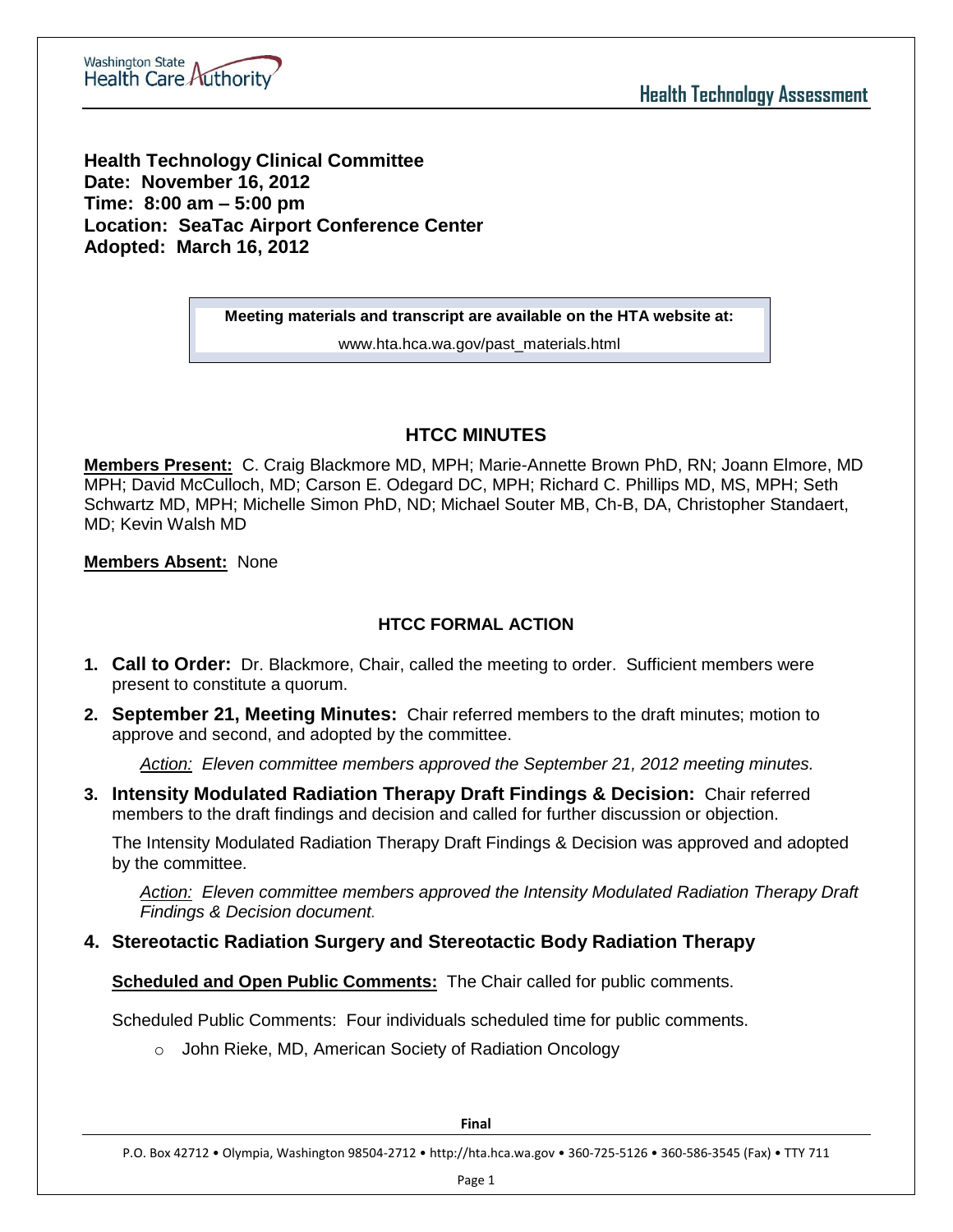- o Trent Tredway, MD, Washington State Association of Neurological Surgeons
- o Sandra Vermeulen, MD, Executive Director Swedish Radiosurgery Center
- $\circ$  Ed Y. Kim, MD, University of Washington School of Medicine, Department of Radiation Oncology presenting for Shilpen Patel, MD, University of Washington School of Medicine, Department of Radiation Oncology.

Presentation materials and conflict of interest forms are available with [November 16 meeting](http://www.hta.hca.wa.gov/past_materials.html)  [materials.](http://www.hta.hca.wa.gov/past_materials.html)

No open public comments were presented.

### Agency Utilization and Outcomes:

Kerilyn Nobuhara MD, MHA, Senior Medical Consultant, Health Care Authority, presented the state agency utilization rates for Stereotactic Radiation Surgery and Stereotactic Body Radiation Therapy to the committee. The full presentation is published with [November 16 meeting materials.](http://www.hta.hca.wa.gov/past_materials.html)

### Vendor Report and HTCC Q & A:

The Chair introduced the clinical expert, Martin Fuss, MD, professor and Vice Chair, Director Program in Image-guided Radiation Therapy, Department of Radiation Medicine, Oregon Health & Science University.

Martha Gerrity, MD, MPH, PhD, of the Center for Evidence-based Policy, Oregon Health & Science University, presented the evidence review addressing Stereotactic Radiation Surgery and Stereotactic Body Radiation Therapy. The full presentation is published with [November 16 meeting](http://www.hta.hca.wa.gov/past_materials.html)  [materials.](http://www.hta.hca.wa.gov/past_materials.html)

#### Committee Discussion and Decision

The HTCC reviewed and considered the Stereotactic Radiation Surgery and Stereotactic Body Radiation Therapy technology assessment report and information provided by the state agencies. They also heard comments from the evidence reviewer, the clinical expert, the public, and agency medical directors. The committee considered all the evidence and gave greatest weight to the evidence it determined, based on objective factors, to be the most valid and reliable.

| <b>HTCC Committee Coverage Determination Vote</b> |                              |                                   |                                                   |  |
|---------------------------------------------------|------------------------------|-----------------------------------|---------------------------------------------------|--|
|                                                   | <b>Not</b><br><b>Covered</b> | Covered<br><b>Unconditionally</b> | <b>Covered Under</b><br><b>Certain Conditions</b> |  |
| <b>Stereotactic Radiation Surgery</b>             |                              |                                   | 11                                                |  |
| Stereotactic Body Radiation Therapy               |                              |                                   | 11                                                |  |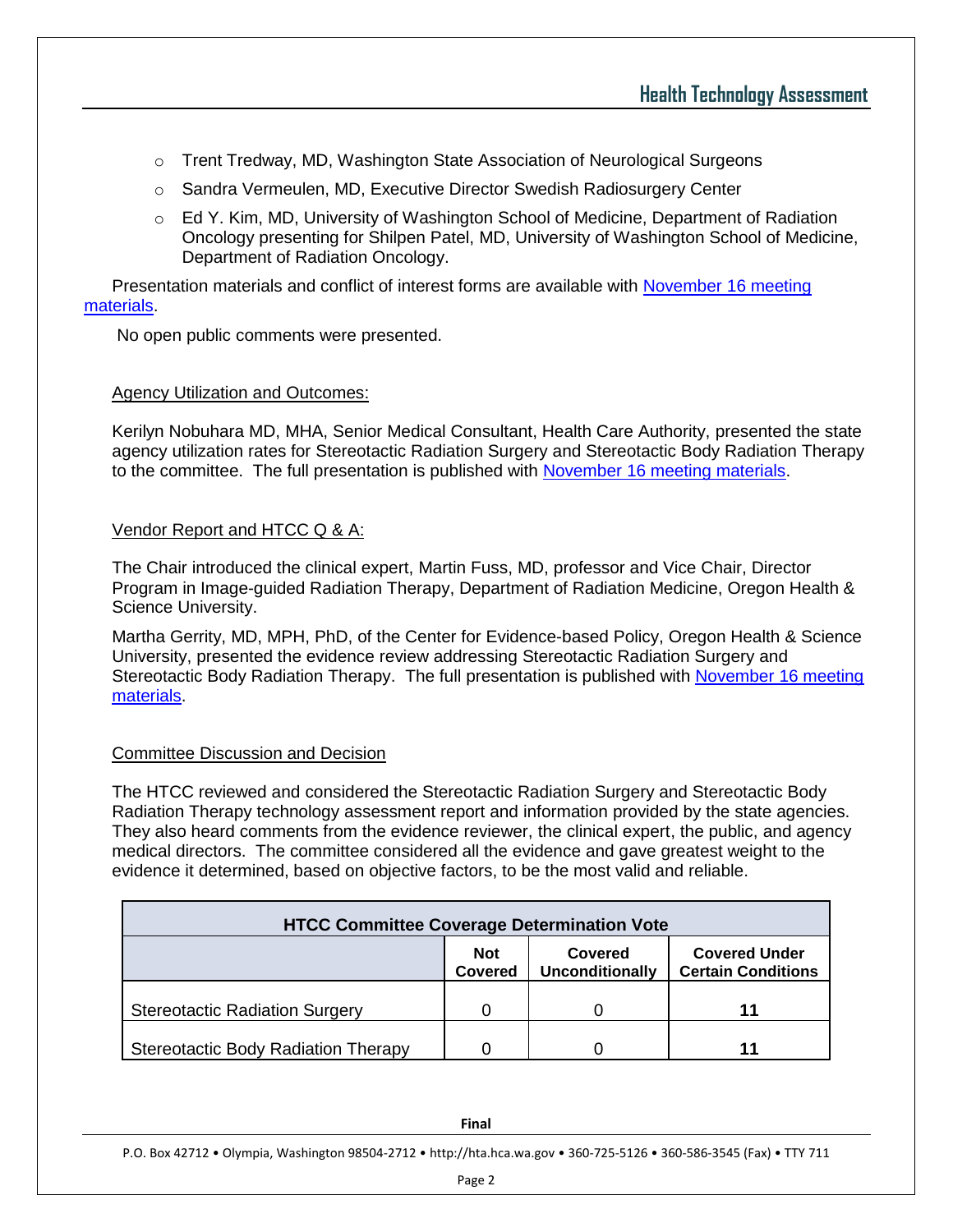- *Discussion:* The Chair called for discussion of conditions of coverage for Stereotactic Radiation Surgery and Stereotactic Body Radiation Therapy following the majority voting for coverage under certain conditions. The following conditions were discussed and approved by a majority of the clinical committee:
- *Limitations of Coverage:*
	- Stereotactic Radiation Surgery covered for tumors with conditions:
		- **Functional status- Karnofsky score greater than or equal to 50, and**
		- Multidisciplinary team analysis, including surgical input
	- Stereotactic Body Radiation Therapy (SBRT) is a covered with conditions:
		- **Cancers of spine/paraspinal structures, or**
		- non-small cell lung cancer, stage 1inoperable, and
		- Multidisciplinary team analysis, including surgical input. All other indications: Not covered

The committee checked for availability of a Medicare decision. There is no national coverage determination (NCD) for Stereotactic Radiation Surgery or Stereotactic Body Radiation Therapy.

Chair directed HTA staff to a prepare draft coverage determination document for the topic.

## **5. Vitamin D Screening and Testing:**

Scheduled and Open Public Comments: The Chair called for public comments.

Two individuals scheduled time for public comments:

- o Eugene F. May, MD, NW Alliance of Multiple Sclerosis Centers
- o Nesanet Mitku, MD, NW Alliance of Multiple Sclerosis Centers

Presentation materials and conflict of interest forms are available with [November 16 meeting](http://www.hta.hca.wa.gov/past_materials.html)  [materials.](http://www.hta.hca.wa.gov/past_materials.html)

No open public comments were presented.

## Agency Utilization and Outcomes:

G. Steven Hammond MD, MHA, PhD, Chief Medical Officer, Department of Corrections, presented the state agency utilization rates for Vitamin D Screening and Testing to the committee. The full presentation is published with [November 16 meeting materials.](http://www.hta.hca.wa.gov/past_materials.html)

## Vendor Report and HTCC Q & A:

The Chair introduced the clinical expert, Susan Ott, MD, University of Washington Adjunct Professor, Department of Medicine; Radiology, Pathology and Orthopedics.

**Final**

P.O. Box 42712 • Olympia, Washington 98504-2712 • http://hta.hca.wa.gov • 360-725-5126 • 360-586-3545 (Fax) • TTY 711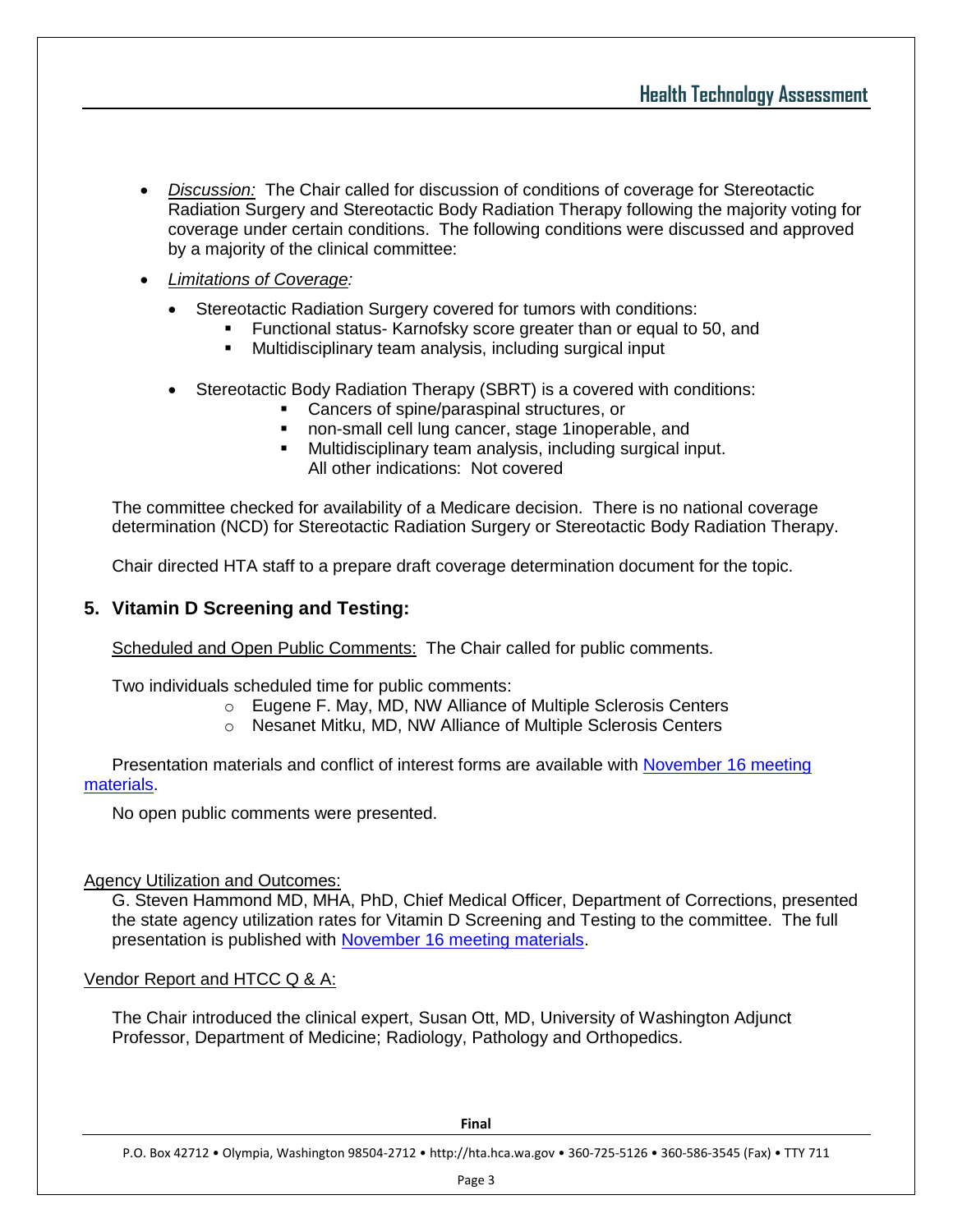Theresa Rogstad, MPH, Senior Medical Research Analyst for Hayes, Inc., presented the evidence review addressing Vitamin D Screening and Testing. The full presentation is published with [November 16 meeting materials.](http://www.hta.hca.wa.gov/past_materials.html)

## Committee Discussion and Decision

The HTCC reviewed and considered the Vitamin D Screening and Testing technology assessment report and information provided by the state agencies. They also heard comments from the evidence reviewer, the clinical expert, the public, and agency medical directors. The committee considered all the evidence and gave greatest weight to the evidence it determined, based on objective factors, to be the most valid and reliable.

| <b>HTCC Committee Coverage Determination Vote</b> |                       |                            |                                                   |  |
|---------------------------------------------------|-----------------------|----------------------------|---------------------------------------------------|--|
|                                                   | <b>Not</b><br>Covered | Covered<br>Unconditionally | <b>Covered Under</b><br><b>Certain Conditions</b> |  |
| Vitamin D Screening and Testing                   |                       |                            | 11                                                |  |

- *Discussion:* The Chair called for discussion of conditions of coverage for Vitamin D Screening and Testing following the majority voting for coverage under certain conditions. The following conditions were discussed and approved by a majority of the clinical committee:
	- *Limitations of Coverage:* 
		- Not covered as a part of **routine screening**
		- **Testing** is covered in individuals with:
			- A disease or condition known to cause, or be caused by, Vitamin D abnormality; or
			- Radiologic or laboratory findings that are positive for markers of Vitamin D abnormality.

The committee checked for availability of a Medicare decision. The Centers for Medicare and Medicaid Services have no published national coverage determinations (NCD) for Vitamin D testing and screening.

Chair directed HTA staff to a prepare draft coverage determination document for the topic.

**6.** The Chair called for further comments. No further comments on review of Vitamin D Testing and Screening.

P.O. Box 42712 • Olympia, Washington 98504-2712 • http://hta.hca.wa.gov • 360-725-5126 • 360-586-3545 (Fax) • TTY 711